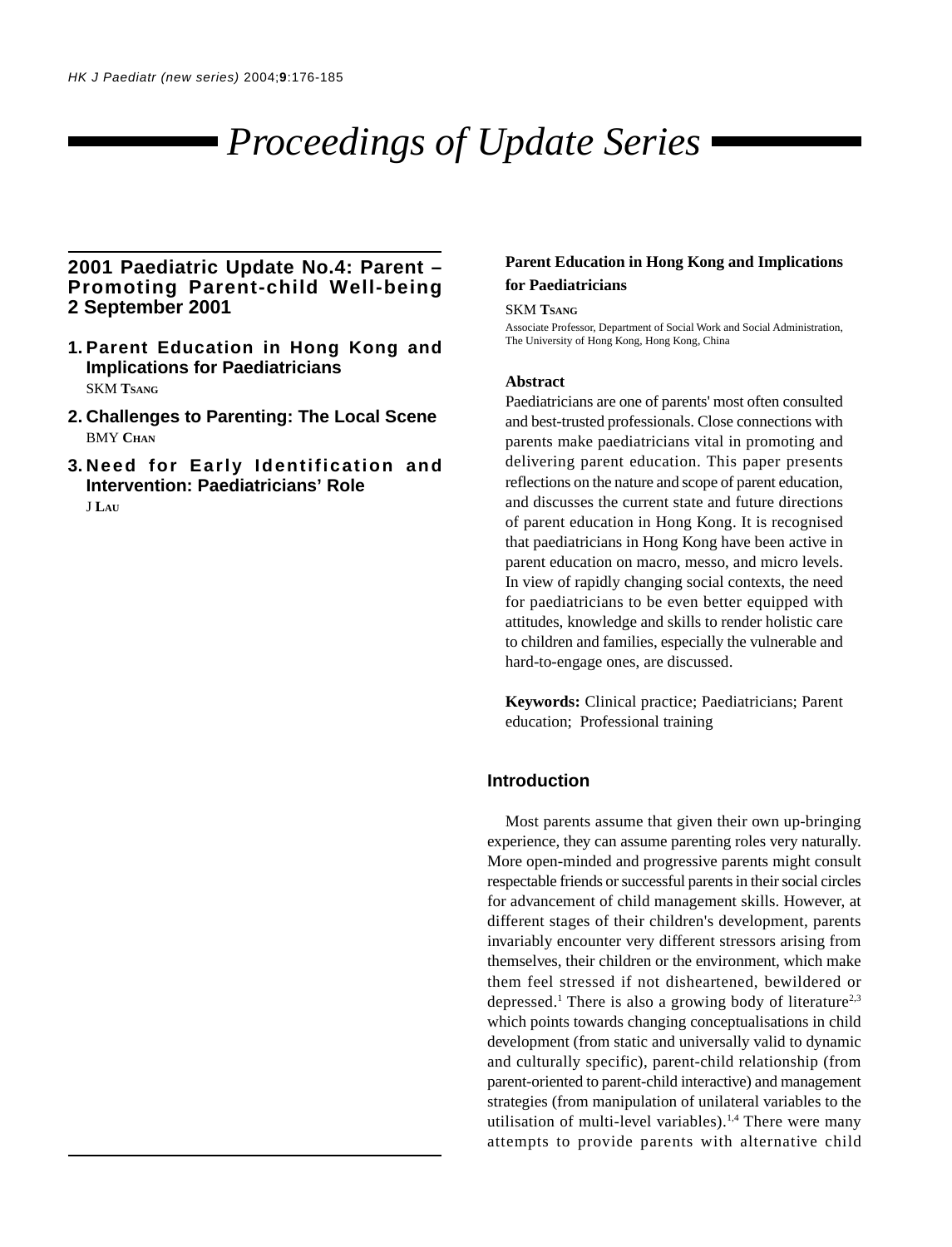management methods<sup>5</sup> or attribution styles.<sup>6-8</sup> Dr. James C. Dobson's *Focus on the Family* radio, television, publication and web projects and his books like *Dare to Discipline* (1970)<sup>9</sup> have remained treasured references on parenting. Such efforts have reported improvements in parent-child mental health, social skills and even children's academic attainments. Consequently, the demand and supply of parent education have been established and are expanding in many societies.

### **The Nature and Scope of Parent Education**

The history of parent education as a deliberate effort to inform and advise families to enhance individual and family well-being began in America during the child-study movements of the late 1920s.<sup>10</sup> In their landmark book published in 1984, Pugh and De'Ath defined parent education as "a range of educational and supporting measures, which help parents and prospective parents to understand themselves and their children and enhance the relationship between them".11 This definition set a sound foundation for considerations on parent education for a number of reasons. It undertook a preventive stance by including prospective parents and parents as service targets. This matches even the current trend of viewing parent education as functional on primary, secondary and tertiary preventive levels. Second, it acknowledged the usefulness of both educational and supportive strategies to help parents, thus capturing a full range of activities with demonstrated effectiveness in serving the purpose. Third, it stressed the need for self-understanding before intervention, and provided an appropriate starting point allowing for more adequate address of cultural and social diversities.

Such initiatives lead parent education to be conceptualised and operationalised along a multi-level framework and across an international platform.12,13 Parent education normally involves a variety of professionals and is delivered through a rich array of conventional and advanced media. The most common package comprises the following content and educational modes:

- 1. Primary level prevention programs involving educational activities on child development, parenting and family functioning. Examples include talks, workshops, and use of the media.
- 2. Secondary level prevention programs involving educational activities where parent are probed for opinions and personal experience to be used as examples in problem solving. These programs are often conducted in the group format.
- 177
- 3. Tertiary level prevention programs helping parents to manage challenging parenting problems, like children with mental or physical disability or emotional and behaviour problems. Normally services include a case approach supported by self-help groups with families of similar background. Other family issues like marital conflict, financial problems or health problems may be addressed on need.

Parent education has gained remarkable attention in the national policies of countries like the United States, the United Kingdom, Mainland China, Singapore, Australia and Taiwan on social and children welfare, with corresponding resource provisions in research, service infrastructure and legislative support.<sup>14</sup>

# **Parent Education in Hong Kong**

Parenting practices in Hong Kong have been strongly influenced by Confucian ideology, and to lesser extents by Taoism and Buddhism. 15 Parenting is often used interchangeably with "socialisation" as Chinese people emphasise the collective instead of the individual contexts. Many important Confucian concepts like striving to be a supreme moral person; filial piety; interpersonal harmony; good manners and the importance of educational attainments have been particularly influential on socialisation practices. Parents, senior members of the family, teachers, relatives and even neighbours are all active agents of socialisation. Such patterns of socialisation prevailed in Hong Kong until the 1970's when investigations into increasing youth problems cast questions on the need for alternative parenting practices.

In 1975, the Chinese University of Hong Kong completed a study on "Social causes of violent crime among young offenders in Hong Kong".<sup>16</sup> The report recommended the launching of Family Life Education (FLE), comprising mainly parent education and parent-child relationship building programs, as a preventive measure to reduce juvenile delinquency. The "Program Plan on Personal Social Work Among Young People", published in 1977, proposed the development of family life education programs for the general population.17 The White Paper "Social Welfare into the 1980s" affirmed the policy of not taking parenting and socialisation practices for granted.18 It advocated that there should be proper educational input by government and non-government organisations into families to preserve family integrity and prevent threats to healthy child development.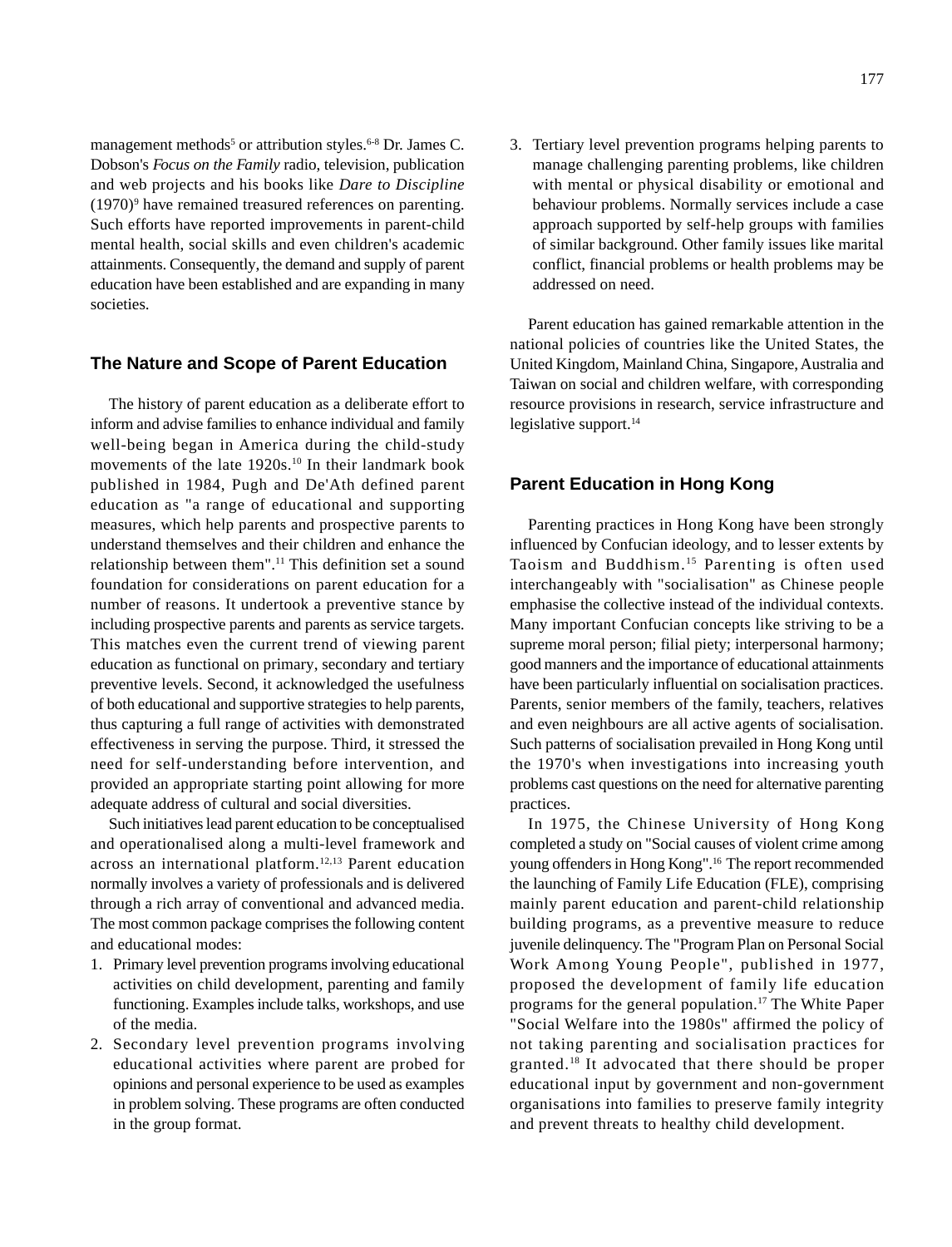#### *Service Modes*

By 2001, parent education in different forms and scales is extensively offered in Hong Kong by government departments, non-government organisations, schools and even private practitioners. Promotional and educational strategies are commonly employed. Promotional strategies try to cultivate public awareness on the nature and purpose on selected parenting themes through the mass media. Educational strategies aim at helping individuals acquire knowledge and skills in handling parenting and family problems at different stages of the family life. These often take the form of lectures, workshops, training courses, family camps and group activities. Educational programs normally follow the promotional programs to strengthen the targeted effects.

#### *Target Groups*

Since the inception of FLE services in the 1970s, the designated FLE target groups shifted from "the general population" in 1977, to "young people and married couples" in 1981, to "adolescents", "young adults about to marry", and "parents and parents-to-be" in 1991. In 1994, attempts to refocus social services to better meet social needs designated "married couples" as the fifth principal target group. According to the users' statistics in the four FLE teams selected for case studies in the 2001 Family Services Review conducted by the author and her consultancy team members at The University of Hong Kong, parents and adolescents were the major target groups served, while pre-marital couples and parents-to-be constituted the smallest proportion among the users. All these reflected that parent education has been and will remain a core concern in family education services.

#### *Program Content*

In 2001, a research team from the Chinese University of Hong Kong conducted a territory-wide review of parent education in Hong Kong. In 2001, a research team from the Chinese University of Hong Kong conducted a territorywide review of parent education in Hong Kong. Dr Esther Ho, one of the research team members, reported<sup>14</sup> that the most commonly delivered parent education topics matched parents' expressed needs and included parenting and communications skills; knowledge on child development and behaviour; spousal relation; moral education for children; information on sex education; and strategies to improve children's academic performance. There were also special efforts made to address the needs of single parents, step parents, new arrival families, at risk families as well as families with children having behavioural or emotional

problems or handicaps.

Over the years, there were changes in the popularity of parent education topics. These reflected changes in social contexts and parenting needs. In the 1970s and 1980s, the perpetuation of traditional Chinese socialisation ideology demanded assistance on "How to bring up filial and compliant children" and "How to make children achieve". In the early 1990's, women's increasing participation in the labour force stimulated research and talks which addressed the differential roles of fathers and mothers in parenting and family affairs.19 In the late 1990's, enthusiasm to promote children's selfesteem, IQ, EQ and MQ brought corresponding enthusiasm to adjust parenting styles. At the turn of the millennium, challenges to parents' competence in terms of mastery of new knowledge and information technology attracted much attention, showing the parents' attempts to catch up with global changes and advancing technology. 20-22

As Hong Kong parents continue to move towards raising fewer but higher quality children, parent education has become an expanding market. There are substantial demands for public services as well as resources on the media and the web. Even subscription for private practice is growing steadily despite economic recession. Research on parentchild relationship<sup>19,23</sup> and parent-child well-being<sup>24</sup> is also expanding. However, parent education in Hong Kong still faces some significant challenges. The Family Service Review Report<sup>25</sup> and the Parent Education Review Reports<sup>14</sup> both indicated that traditional cultural emphasis on recognisable achievement maintains its influence on parenting goals and cast considerable stress in parent-child relationship. Cultural inhibitions in help seeking still subtly stigmatise service users. Unfavourable economic climate, job insecurity, long and unstable working hours, and even marital relationship crises all rendered it difficult, if not impossible, for even motivated parents to attend parents education programs systematically.

In terms of service quality, it is evident that not all parent education programs in Hong Kong were theory-driven or evidence-based. Many programs were delivered on a piecemeal basis, and more systematically designed "curriculums" did not emerge until the late 1990's. The better known and more commonly-adopted theories or models included: a) Behavioural approach based on learning theories; b) Thomas Gordon's Parents Effectiveness Training (PET) (1975) advocating for democratic methods of child rearing; c) Dinkmeyer and McKay's Systematic Training for Effective Parenting package (STEP)  $(1976)^{26}$  stressing the need to identify the goals behind children's misbehaviour; d) Harris's Transactional Analysis model  $(1969)^{27}$  focusing on the four life positions and appropriate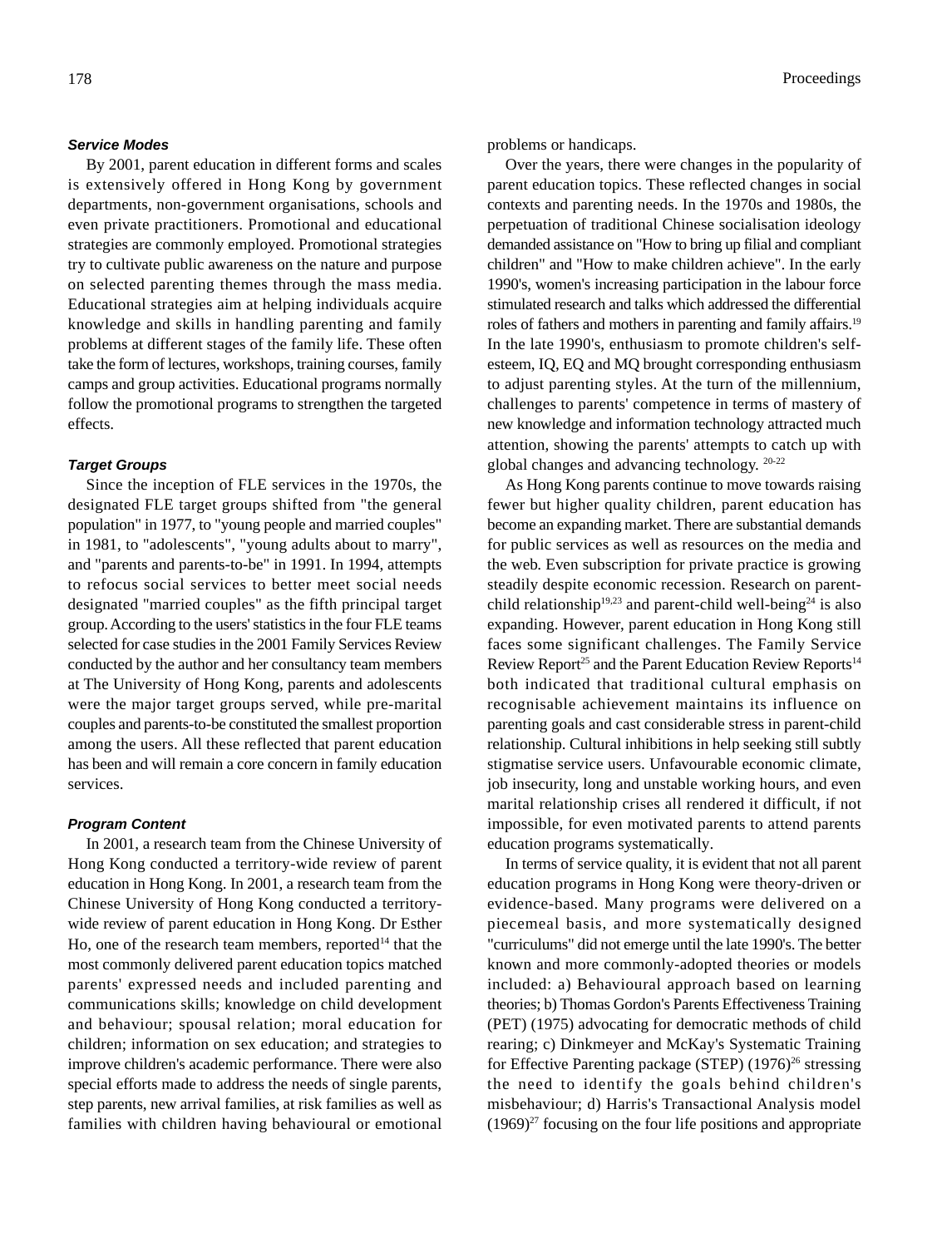levels of communication; and more recently; e) cognitive behavioural programs focusing on cognitive structuring and acquisition of new skills with new mindsets.

In terms of program effectiveness evaluation, rigorous evaluative research was seldom carried out. Feedback was often collected through users' satisfactions surveys.25,28 Most users reported that the programs alerted them not to take parenting for granted. Many felt less stressed after ventilating to their group members, who were often parents with similar problems. The sharing empowered many parents as it "normalised" their parenting challenges and improved their self-acceptance. Many parents found the professionals effortful in program design and delivery. If they were more systematic in evaluating their practice and publishing their programs and experience, the impacts could be more effectively and efficiently achieved. All these indicate that parent education in Hong Kong is gaining public acceptance. But professional self-enhancements and explicit government support through policy statements and resource provisions are necessary to strengthen parent education personnel, programs and research in Hong Kong.

# **New Millennium Parent Education and Parent Support in Hong Kong**

In view of the existing needs and drawbacks in parent education, the Hong Kong government has made concrete commitments to strengthen and indigenize parent education in Hong Kong. In summer 2001, the Hong Kong government approved a budget of HK\$50 million to launch a two-year project to develop parent education to improve parenting practice. Parent education should maintain its preventive function and be positive and constructive in outlook. It should bear holistic considerations of the ecological and systems dynamics impacting on parenting, and should be relevant to the diverse and changing "Chinese" socialisation concerns.15 At risk families, hard-to-reach parents and new arrival families will be given highest priority. Optimal use will be made of some critical factors identified to be conducive to effective education. They included kindling parental commitment; promoting schools involvement, improvement of personnel quality through continuous training, as well as the development and evaluation of systematically designed programs. Sander's Triple-P program (1999),<sup>13</sup> which is a well-researched Australian parent education package involving multi-disciplinary team and multi-level intervention modes of service deliver, could be used as the main reference.

Aside from creating indigenous parent education

programs to support parents, improve parenting practices, and preserve family integrity in Hong Kong, other local developments towards the same goal have been in force. The Social Welfare Department committed to implement the recommendations of the Family Service Review Report.25 Child-centered, family-focused and community-based strategies will be used in Integrative Family Service Centers to strengthen Hong Kong families to meet changing social challenges. Family services will be made more responsive, flexible, sensitive and effective through four service delivery principles: accessibility; early identification of needs; integration of services and partnership with other programs and professionals. Active interfacing amongst government departments and different professionals will be enforced to provide a close-knit support to parents and families. Trans-disciplinary services like those offered in Child Assessment Centers, Student Health Clinics as well as Family and Child Protection Service Units will be expanded to offer timely and convenient services to users. There will also be evaluative efforts to establish service effectiveness and continuous training to ensure service quality.

# **The Role of Paediatricians in Parent Education in Hong Kong**

In the context of working with parents, paediatricians occupy strategic positions because they are one of the most frequently visited professionals when parents have young children. Children and maternity health needs require even the most passive parents to make regular visits to paediatricians. Such parents will be keen to seek special consultations even from private practitioners should their children face more serious health challenges. The careful selection process, and the eagerness for help make the parents very susceptible to professional education and influence. Paediatricians are the recognised to have obvious roles in prevention, early identification and management of parenting and children problems.29

In Hong Kong, paediatricians are reputable in the advancement of their research and professional knowledge and skills. Their contributions to public health education are also evident on macro, messo and micro levels. On the macro level, paediatricians have a long history of sharing their professional wisdom on the media. Many paediatricians run television and radio programs, contribute to newspaper health columns, launch systematic courses in children health, and even compose songs for children and parents to put forward public health messages. Paediatricians have powerfully argued for improvements in children and family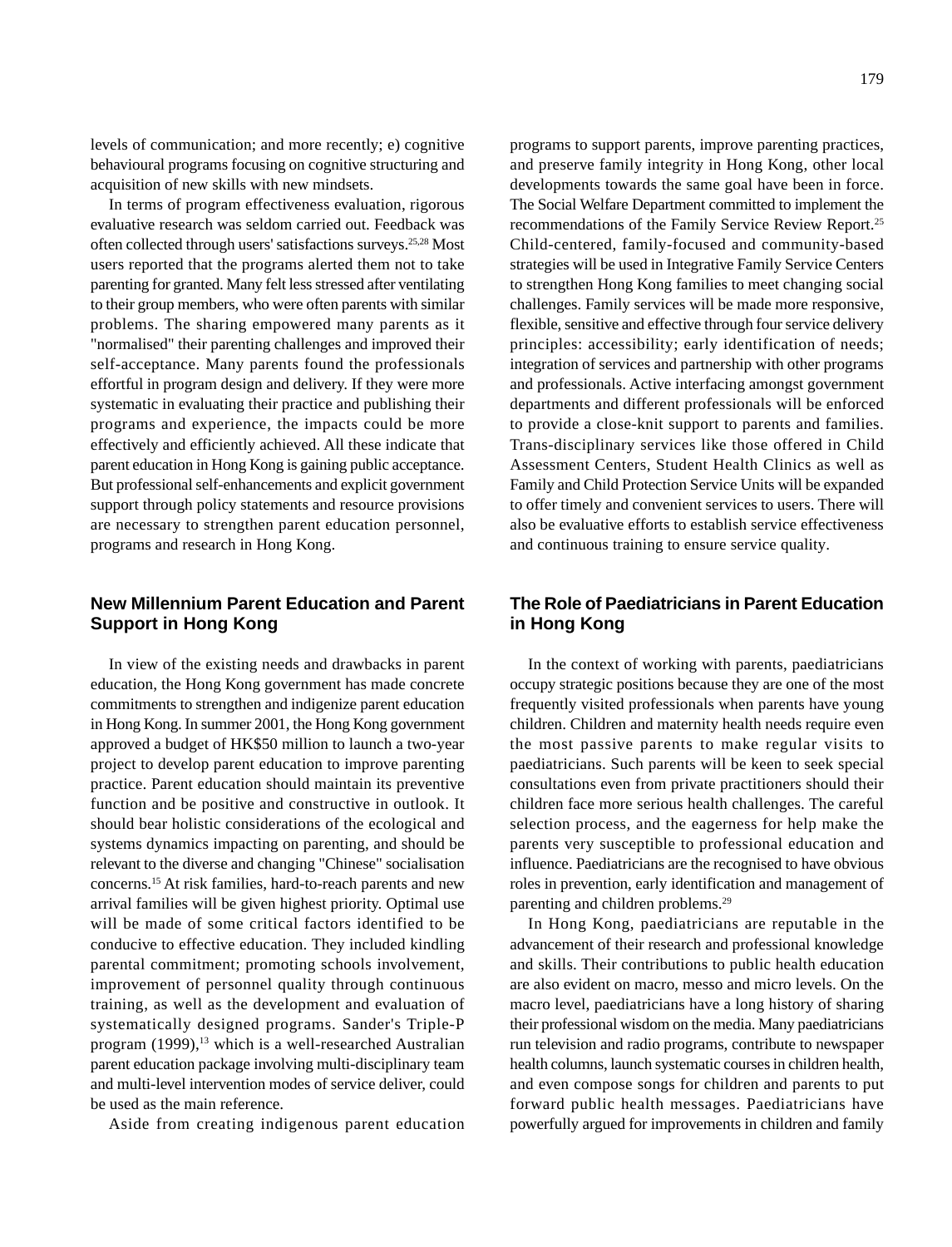service policies, like establishing infant screening and student health services.

On the messo level, paediatricians have engineered organisational changes to establish client-oriented service deliver modes. Since the early 1980's, the multi-disciplinary team design pioneered by Child Assessment services, and the improvement in the physical setup and social administration of paediatric wards have benefited many children and families. Paediatricians were ready for transdisciplinary cooperation and enthusiastic in mobilising parental involvement in children rehabilitation. These have successfully transformed many families with need into selfhelp groups and even social resources competent in rendering emotional and tangible support to similar families. In the late 1990's, successful networking between some family service centers and maternity and childcare centers enabled professionals and service users to enjoy integrative service support. Projects to provide paediatric input in school sex education, premarital counseling and family planning are underway. Paediatricians' continuous concern over service referral, service continuity and case management has been valuable contributions in the primary, secondary and tertiary levels of promoting children and family welfare.

While paediatricians can work through their administration, professional organisations or voluntary bodies to enhance the welfare of children and their parents, the less obvious but most significant impact on individual families is the paediatricians' direct contact with the service users. They are at the forefront as parent and family educators to perform roles like problem detector, educator, enabler, motivator for help-seeking, referrer, and even monitor for appropriate use of social services. At the preventive stage, paediatricians can motivate parents for better understanding of child and personal development. This helps to cultivate appropriate expectations and activates coping preparation as parenting is a life-long process. At the secondary prevention level, paediatricians who are sensitive to the holistic condition of the children and families at hand can be early detectors of child and family needs. Paediatricians' early detection of children's specific learning disabilities or giftedness can become convincing referrers in connecting the families of need to relevant social services. Paediatricians who visit special childcare centers regularly to provide on-site consultation are invaluable in helping the parents to accept their special child. The empathetic understanding and appreciative recognitions from the paediatricians were often equally, if not more, therapeutic than the drugs they prescribed. Even in challenging cases like family violence, there is evidence that sincere empathy and tactful clinical manner can develop the abusers' problem

180 Proceedings **Proceedings** 

ownership and make the family amenable to more timely help.30,31

Since the late 1990s', Hong Kong has been facing great social and economic challenges like soaring unemployment rate, massive population movements and declining family solidarity. How to better support families to bring up competent and responsible new generations has become a matter of general concern. Along with the government's determination to improve inter-departmental interfacing, trans-discipline cooperation and service integration, paediatricians have to be better prepared than before in terms of attitude and skills to work with people form different walks of life. In addition, they have to be more alert to changing modes of social service so that they are knowledgeable in making appropriate and timely referrals for families in need. A participatory role in such services will definitely foster positive connections. Paediatricians can serve as honorary medical consultants of kindergartens, primary schools, family education projects and integrative family service centers to make themselves more visible as community resources. They should also be even better tuned in the ideology of holistic patient care. Since 1998, the University of Hong Kong Medical School adopted problembased learning (PBL) in pre-clinical training to better equip medical students with the knowledge and skills to approach patients in context. It is expected that the continuous education scheme of the profession will ensure that experienced paediatricians are also systematically stimulated along the same line.

## **Conclusion**

A society's future rests on the quality of its children. Parents are important agents in bringing up their children to be quality citizens. Rapid socio-economic and technological changes have made effective parenting an increasingly challenging task. Parents in contemporary Hong Kong are more aware of and receptive to resources helpful to them and their children to better manage growth challenges and family dynamics. This paper attempts to summarise the rationale and nature of parent education, and outline the history and future development of parent education of Hong Kong. The long-term contributions of paediatricians in supporting parents are recognised and discussed in the context of parent education. It is hoped that paediatricians can take note of changing social circumstances and services, be well equipped in attitude, knowledge and skills to continue to promote the well being of children, parents and families in Hong Kong.